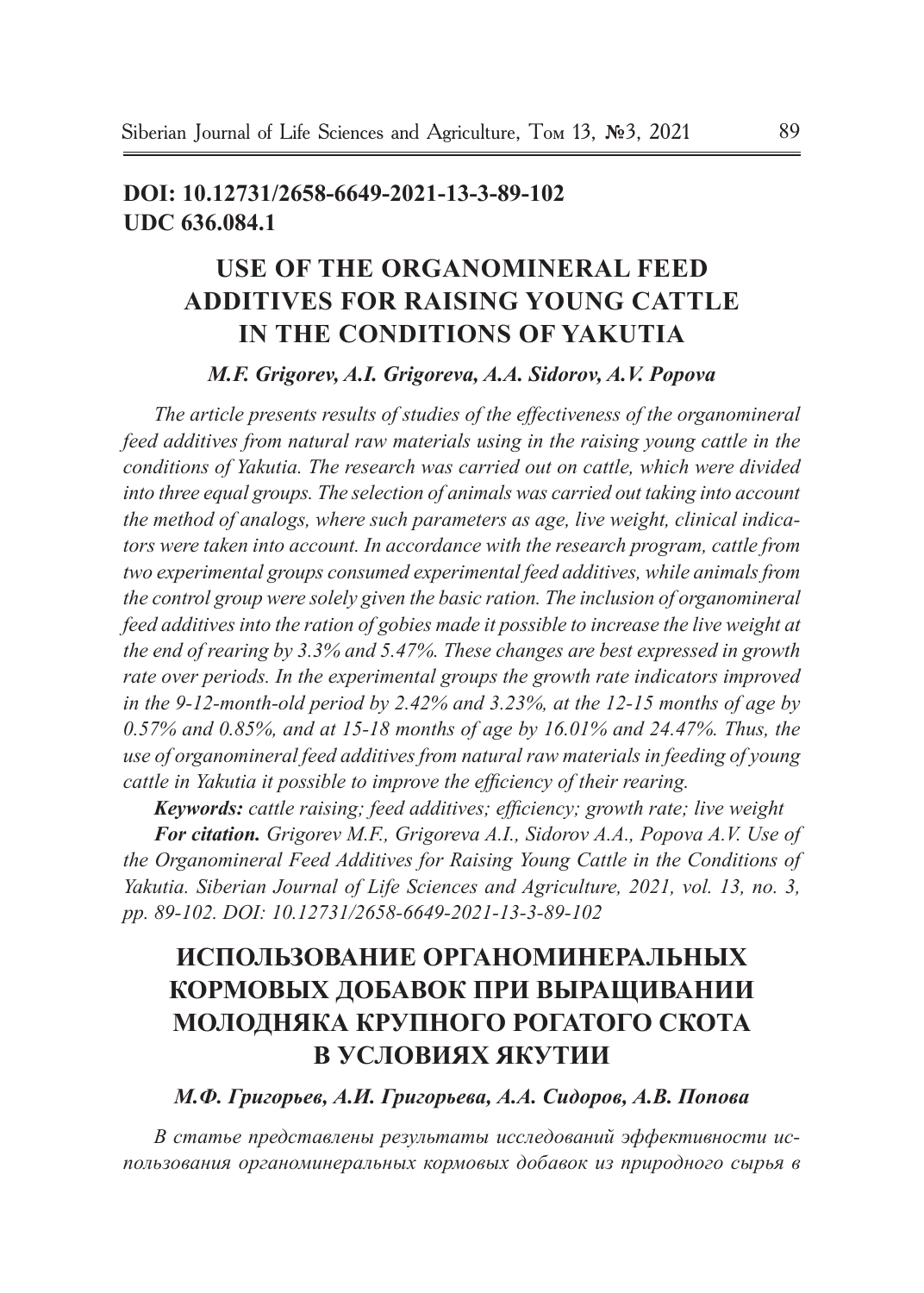*выращивании молодняка крупного рогатого скота в условиях Якутии. Исследования проводили на выращиваемых бычках, которые разделили равные три группы. Отбор животных проведен с учетом метода аналогов, где учитывали такие параметры как возраст, живая масса, клинические показатели. В соответствии с программой исследований животные из двух опытных групп потребляли экспериментальные кормовые добавки, а животные из контрольной группы получали исключительно основной рацион. Включение органоминеральных кормовых добавок в рацион бычков позволил повысить показатели живой массы в конце выращивания на 3.3% и 5.47%. Эти изменения лучше выражены в скорости роста по периодам выращивания. Так в опытных группах показатели скорости роста улучшились в 9-12-месячном возрастном периоде выращивания на 2.42% и 3.23%, в 12-15-месячном возрасте на 0.57% и 0.85%, а в 15-18-месячном возрасте на 16.01% и 24.47%. Таким образом, использование органоминеральных кормовых добавок из природного сырья в кормлении молодняка крупного рогатого скота в условиях Якутии позволило улучшить эффективность их выращивания.*

*Ключевые слова: скотоводство; кормовые добавки; продуктивность; среднесуточный прирост; живая масса*

*Для цитирования. Григорьев М.Ф., Григорьева А.И., Сидоров А.А., Попова А.В. Использование органоминеральных кормовых добавок при выращивании молодняка крупного рогатого скота в условиях Якутии // Siberian Journal of Life Sciences and Agriculture. 2021. Т. 13, № 3. C. 89-102. DOI: 10.12731/2658- 6649-2021-13-3-89-102* 

## **Introduction**

In order to improve the animal feeding in terms of nutritional, mineral and vitamin components, their rations include various feed additives that contain the necessary deficient nutrients. Therefore, the development of new feed additives with an appropriate level is of particular relevance for the animal husbandry [1, 2, 3].

When organizing full-fledged feeding of animals and birds, an important task is to balance their rations. As a solution, various feed additives can be used to best effective use of the nutritional components of the rations [4, 5, 6, 7].

Zeolites in cattle feeding have shown their effectiveness, but different recommendations indicate different doses and results. This is explained by the fact that zeolites from different deposits have different chemical composition and, accordingly, crystal structure. Therefore, zeolites have different levels of sorption and ion-exchange properties [8, 9, 10].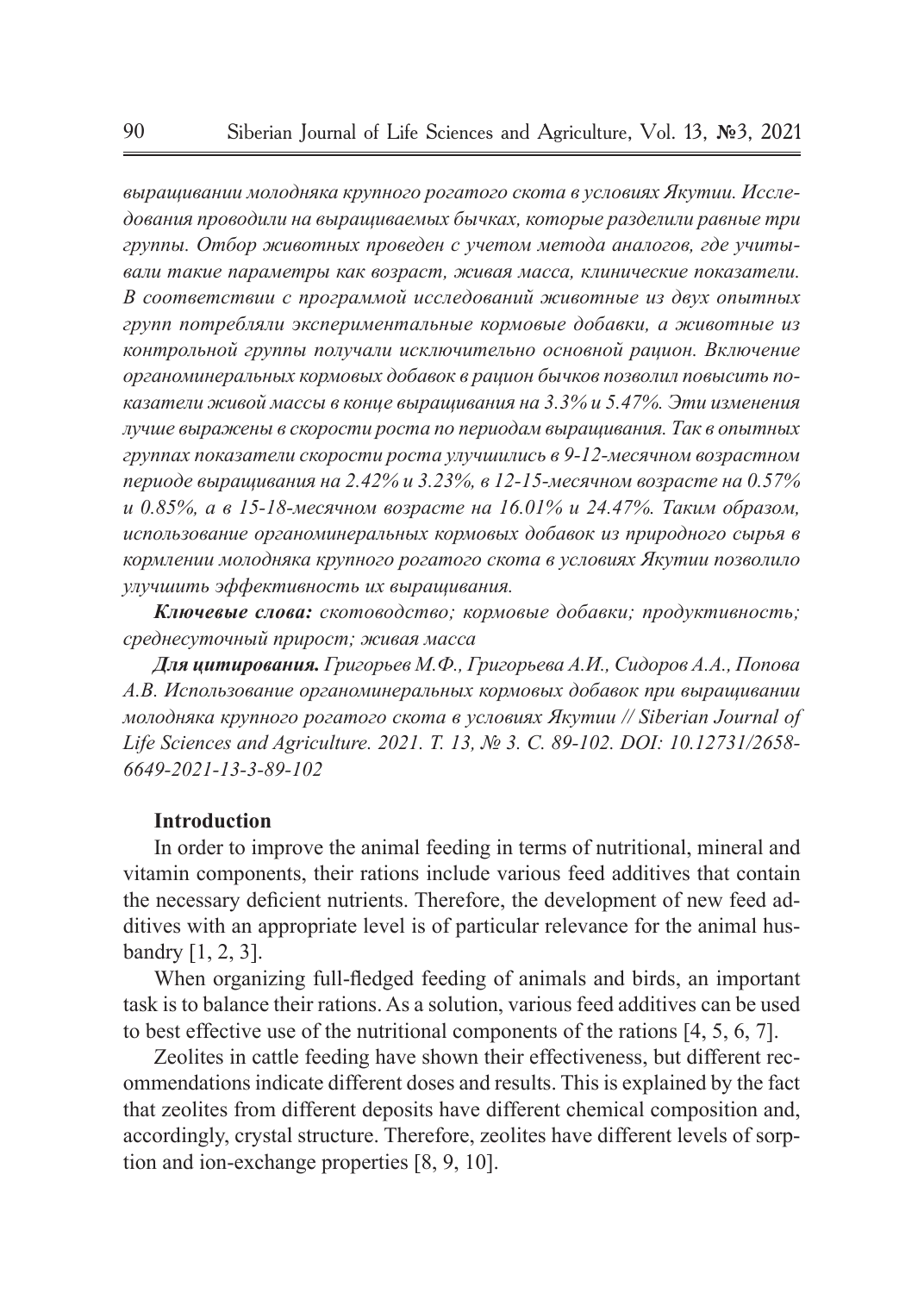The use of zeolites in various areas of production has proven the effectiveness and prospects of widespread use in agriculture. As a consequence, this became the basis for further search of other zeolite deposits in different countries and regions of the Russian Federation. In the Republic of Sakha (Yakutia), the first zeolite deposit was discovered in 1978 by employees of the Institute of Geology of the Siberian Branch of the Russian Academy of Sciences.

 Since that time, the first studies of the possibility of zeolite from the Khonguruu deposit from the Suntarsky district in the industry of Yakutia. The practical possibilities of introducing zeolite hongurin in the oil and the gas industry, construction, mineral resource extraction, environmental protection, agro-industrial complex and other areas of industry were scientifically substantiated [11].

According to information [12], nitrogen-containing substances in the composition of sapropel occupy up to half by weight, carbohydrates can occupy up to 40 % and bitumen compounds, respectively, can reach up to 10 %. The sapropel composition is represented by compounds of calcium, phosphorus, sodium, potassium, magnesium, silicon, iron, aluminum, zinc, copper, manganese, cobalt, iodine, molybdenum, nickel, and other substances, as well as vitamins (D, group B), humic acids, hormone-like substances, antibiotics, and other biologically active compounds. The use of a preparation based on sapropel helps to increase the muscle tone animals, while the most effective treatment for endometritis was established with use of the drug in combination with massage and infrared irradiation.

In connection with the above, there is an increasing need for research on the possibility of including feed additives from sapropel and zeolite in animal feeding.

The aim of the research was to study the effect of feed additives from sapropel and zeolite on the indicators of changes in live weight of Simmental young bulls in the conditions of Yakutia.

## **Materials and methods**

In scientific experiment, the influence of feed additives of sapropel and zeolite hongurin + Kempendyai salt on the growth and development of young Simmental cattle. The experiment grown young cattle was organized in conditions in the Suntarsky region. The experiments were organized on young cattle of the Simmental breed, which were divided into the three groups of 12 animals. The method of analogs was used to select animals. The conditions of detention for all experimental animals were the same, which were kept in the cattle house in the cold season, and in the warm season on pasture. Feeding provided the animals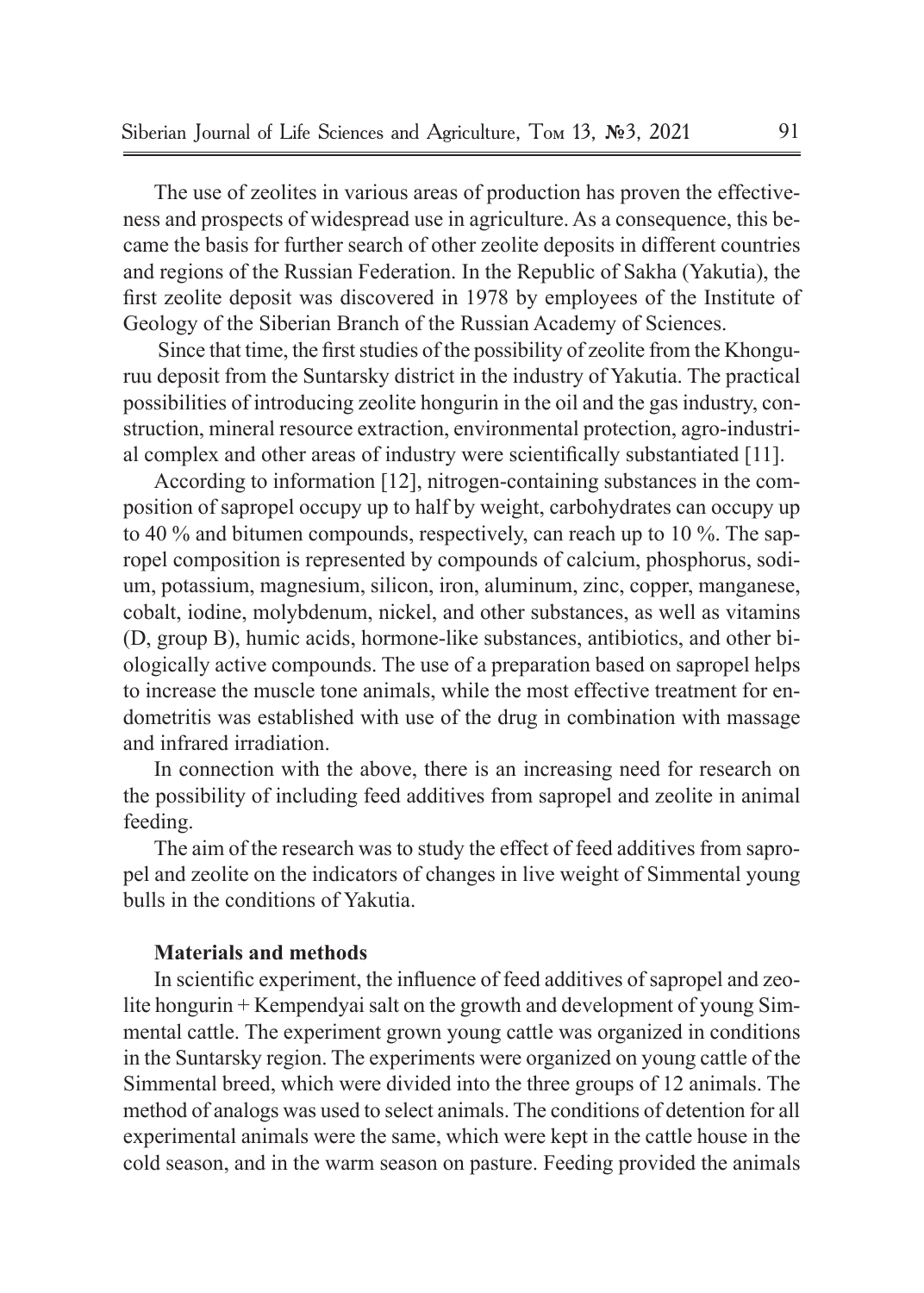with all nutrients at the required rates. According to the experimental conditions, the difference between the control group and the experimental groups was that the animals received feed additives in different doses along with ration. Animals from experimental group II consumed sapropel 0.6 g/kg of live weight, zeolite hongurin at the rate of 0.7 g/kg of live weight together with 33 g of Kempendyai salt. In ration of animals of experimental group III was supplemented with: sapropel 0.7 g/kg of live weight, zeolite hongurin 0.7 g/kg of live weight and 33 g of Kempendyai salt. Changes in the growth of animals were determined by weighing monthly and determining the average daily gain.

The chemical composition of zeolite hongurin is presented in articles [13, 14]. The chemical composition of sapropel is presented in Table 1.

*Table 1.*

| <b>Indicators</b> | Content |  |  |  |
|-------------------|---------|--|--|--|
| Water, %          | 92.09   |  |  |  |
| Protein, %        | 0.47    |  |  |  |
| Fat, $\%$         | 0.46    |  |  |  |
| Crude fiber, %    | 0.31    |  |  |  |
| Minerals, %       | 6.48    |  |  |  |
| Calcium, %        | 0.18    |  |  |  |
| Phosphorus, %     | 0.008   |  |  |  |

**Sapropel chemical composition**

Mineral substances are represented by compounds of manganese, zinc, copper, iron, cobalt, molybdenum, iodine, iodine and selenium. Method of mechanical extraction of sapropel is used.

## **Results and discussion**

Previously, we conducted experiments to determine the optimal rates for the inclusion of sapropels of local lakes in Yakutia in the rations of cattle in Yakutia [15]. The optimal norms of sapropel in feeding cattle at which the best result is achieved and amounted to 0.6 and 0.7  $\frac{\alpha}{2}$  / kg of live weight of the animal.

In order to determine the effectiveness of feed additives, which include sapropel, zeolite hongurin and Kempendyai salt, a scientific experiment was carried out in the Suntarsky district of the Republic of Sakha (Yakutia). The experiment was organized on 3 groups of Simmental cattle bulls at the age of 6-18 months. Each group consists of 12 animals.

The conditions of maintenance for all animals, regardless of the group, were identical, except that the gobies of the experimental groups were fed with or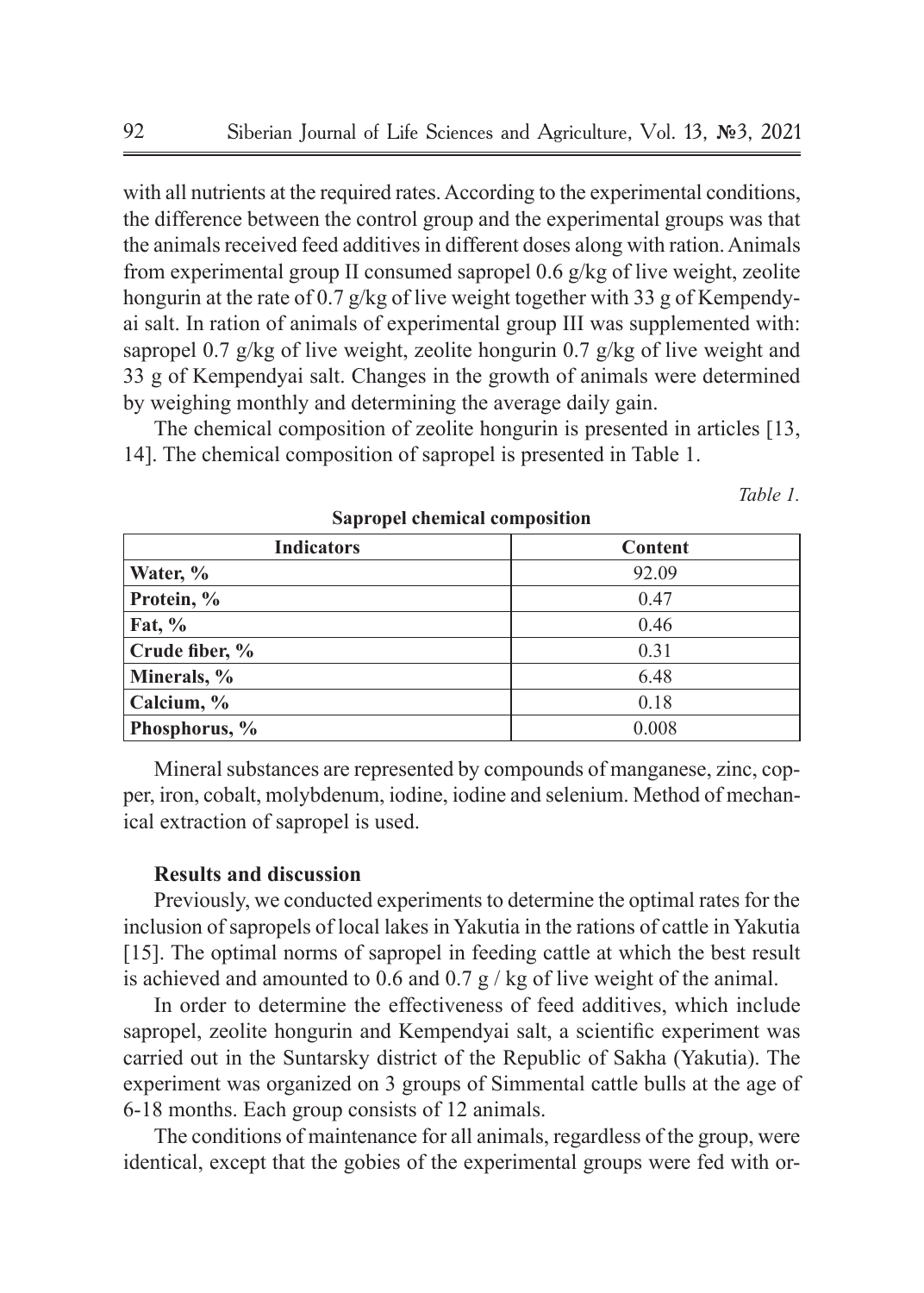ganomineral feed additives (according to the experiment program). The winter average daily ration of the Simmental bulls at 9 months of age per head per day is presented in Table 2.

*Table 2.*

| <b>Indicators</b>           |                          | <b>Groups</b>        |                   |                           |  |  |
|-----------------------------|--------------------------|----------------------|-------------------|---------------------------|--|--|
|                             | Norm                     | I - control          | II - experimental | <b>III</b> - experimental |  |  |
| Meadow hay, kg              |                          | 5                    | 5                 | 5                         |  |  |
| Compound feed, kg           |                          | 0,5                  | 0,5               | 0, 5                      |  |  |
| Herb haylage, kg            |                          | $\mathcal{E}$        | $\mathcal{E}$     | $\mathcal{E}$             |  |  |
|                             |                          | the ration contains: |                   |                           |  |  |
| <b>Exchange energy, MJ</b>  | 38                       | 43.05                | 43.05             | 43.05                     |  |  |
| Dry matter, kg              | 5                        | 6.07                 | 6.08              | 6.09                      |  |  |
| Digestible protein, g       | 540                      | 563.22               | 570.76            | 581.35                    |  |  |
| Crude fiber, g              | 990                      | 1720.5               | 1789.77           | 1795.53                   |  |  |
| Starch, g                   | 700                      | 724.15               | 728.24            | 730.57                    |  |  |
| Sugar, g                    | 485                      | 378.23               | 390.01            | 397.55                    |  |  |
| Crude fat, g                | 190                      | 196.16               | 208               | 209.46                    |  |  |
| Calcium, g                  | 36                       | 36.6                 | 38.57             | 40.05                     |  |  |
| Phosphorus, g               | 22                       | 20.72                | 22.65             | 23.92                     |  |  |
| Sulfur, g                   | 18                       | 20.85                | 21.02             | 22.83                     |  |  |
| Ferrum, g                   | 280                      | 283.41               | 290.04            | 317.86                    |  |  |
| Cuprum, g                   | 40                       | 43.56                | 44.03             | 45                        |  |  |
| Zincum, g                   | 210                      | 194.25               | 212.82            | 225.05                    |  |  |
| Cobaltum, g                 | 2.8                      | 1.65                 | 1.96              | 2.5                       |  |  |
| Manganum, g                 | 190                      | 224.25               | 232.41            | 249.9                     |  |  |
| Iodum, g                    | 1.7                      | 1.58                 | 1.7               | 1.78                      |  |  |
| Carotene, mg                | 125                      | 127.1                | 135.5             | 135.8                     |  |  |
| Vitamin D, thousand IU      | 3                        | 2.38                 | 2.95              | 3.06                      |  |  |
| Vitamin E, mg               | 165                      | 183.01               | 187.95            | 186.2                     |  |  |
| Vitamin $B_1$ , mg          | $\overline{\phantom{0}}$ | 13.66                | 13.31             | 13.12                     |  |  |
| Vitamin $B_2$ , mg          | $\overline{\phantom{0}}$ | 36.27                | 36.05             | 36.73                     |  |  |
| Vitamin $B_3$ , mg          | $\overline{\phantom{m}}$ | 64.61                | 64.88             | 64.22                     |  |  |
| Vitamin $B_4$ , g           | $\overline{\phantom{0}}$ | 4.29                 | 4.33              | 4.3                       |  |  |
| Vitamin B <sub>5</sub> , mg | $\frac{1}{2}$            | 102.96               | 103.99            | 102.77                    |  |  |

**Average daily ration of the Simmental bulls at 9 months of age**

Analysis of animal feeding indicates a lack of mineral nutrition and sugars according to feeding norms [16]. Marked for phosphorus, zinc, cobalt, iodine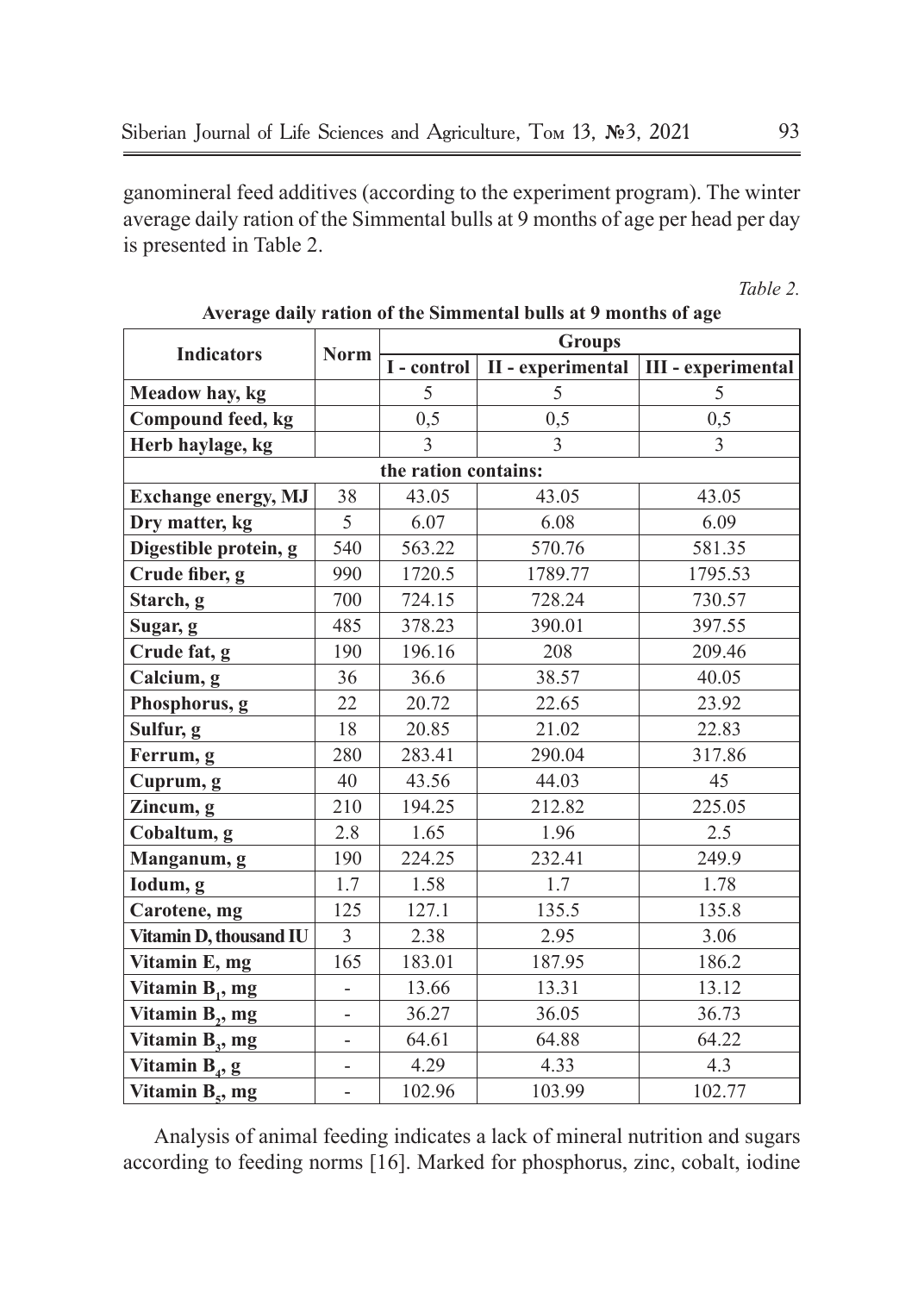and vitamin D. The inclusion of feed additives in the composition of the rations of the experimental groups made it possible to improve the indices of the content of mineral substances, but also could not eliminate the deficiency in the indicated nutritional elements. The average daily animal ration in the summer is presented in Table 3.

*Table 3.*

| <b>Indicators</b>               | <b>Norm</b>              | <b>Groups</b>    |                   |                           |  |  |  |  |
|---------------------------------|--------------------------|------------------|-------------------|---------------------------|--|--|--|--|
|                                 |                          | I - control      | II - experimental | <b>III</b> - experimental |  |  |  |  |
| Pasture grass, kg               |                          | 20               | 20                | 20                        |  |  |  |  |
| Compound feed, kg               |                          | $\overline{c}$   | $\overline{2}$    | $\overline{2}$            |  |  |  |  |
| <b>Ration contains:</b>         |                          |                  |                   |                           |  |  |  |  |
| Exchange energy,<br>$M_{\cdot}$ | 57                       | 65.2             | 65.2              | 65.2                      |  |  |  |  |
| Dry matter, kg                  | 8.2                      | 8.41             | 8.41              | 8.41                      |  |  |  |  |
| Digestible protein, g           | 605                      | 657.76           | 622.85            | 635.34                    |  |  |  |  |
| Crude fiber, g                  | 1560                     | 2128.95          | 2189.23           | 2210.12                   |  |  |  |  |
| Starch, g                       | 910                      | 932.58           | 940.1             | 948.67                    |  |  |  |  |
| Sugar, g                        | 605                      | 616.2            | 624.34            | 636.4                     |  |  |  |  |
| Crude fat, g                    | 270                      | 276.53           | 287.46            | 293.51                    |  |  |  |  |
| Calcium, g                      | 45                       | 61.24            | 63.05             | 64.1                      |  |  |  |  |
| Phosphorus, g                   | 24                       | 26.38            | 27.47             | 28.35                     |  |  |  |  |
| Sulfur, g                       | 25                       | 24.6             | 25.86             | 26.65                     |  |  |  |  |
| Ferrum, g                       | 490                      | 512.43           | 587.22            | 610.48                    |  |  |  |  |
| Cuprum, g                       | 70                       | 71.34            | 72.77             | 73.6                      |  |  |  |  |
| Zincum, g                       | 370                      | 376.2            | 387.63            | 395.92                    |  |  |  |  |
| Cobaltum, g                     | 4.9                      | 2.75             | 3.78              | 4.25                      |  |  |  |  |
| Manganum, g                     | 330                      | 347.51           | 367.14            | 375.4                     |  |  |  |  |
| Iodum, g                        | 2.5                      | 2.23             | 2.5               | 2.54                      |  |  |  |  |
| Carotene, mg                    | 180                      | 330.45           | 334.23            | 337                       |  |  |  |  |
| Vitamin D,<br>thousand IU       | 3.9                      | 3.9              | 3.9               | 3.9                       |  |  |  |  |
| Vitamin E, mg                   | 260                      | 262.24<br>261.56 |                   | 262.49                    |  |  |  |  |
| Vitamin B <sub>1</sub> , mg     | $\overline{\phantom{0}}$ | 16.12            | 16.13             | 16.14                     |  |  |  |  |
| Vitamin B <sub>2</sub> , mg     |                          | 49.91            | 49.97             | 49.99                     |  |  |  |  |
| Vitamin $B_3$ , mg              | $\overline{\phantom{0}}$ | 70.29            | 70.57             | 70.87                     |  |  |  |  |
| Vitamin $B_4$ , g               |                          | 6.62             | 6.78              | 6.92                      |  |  |  |  |
| Vitamin B <sub>s</sub> , mg     | $\overline{\phantom{0}}$ | 252              | 257               | 259                       |  |  |  |  |

**Average daily ration of the Simmental bulls at 15-16 months of age**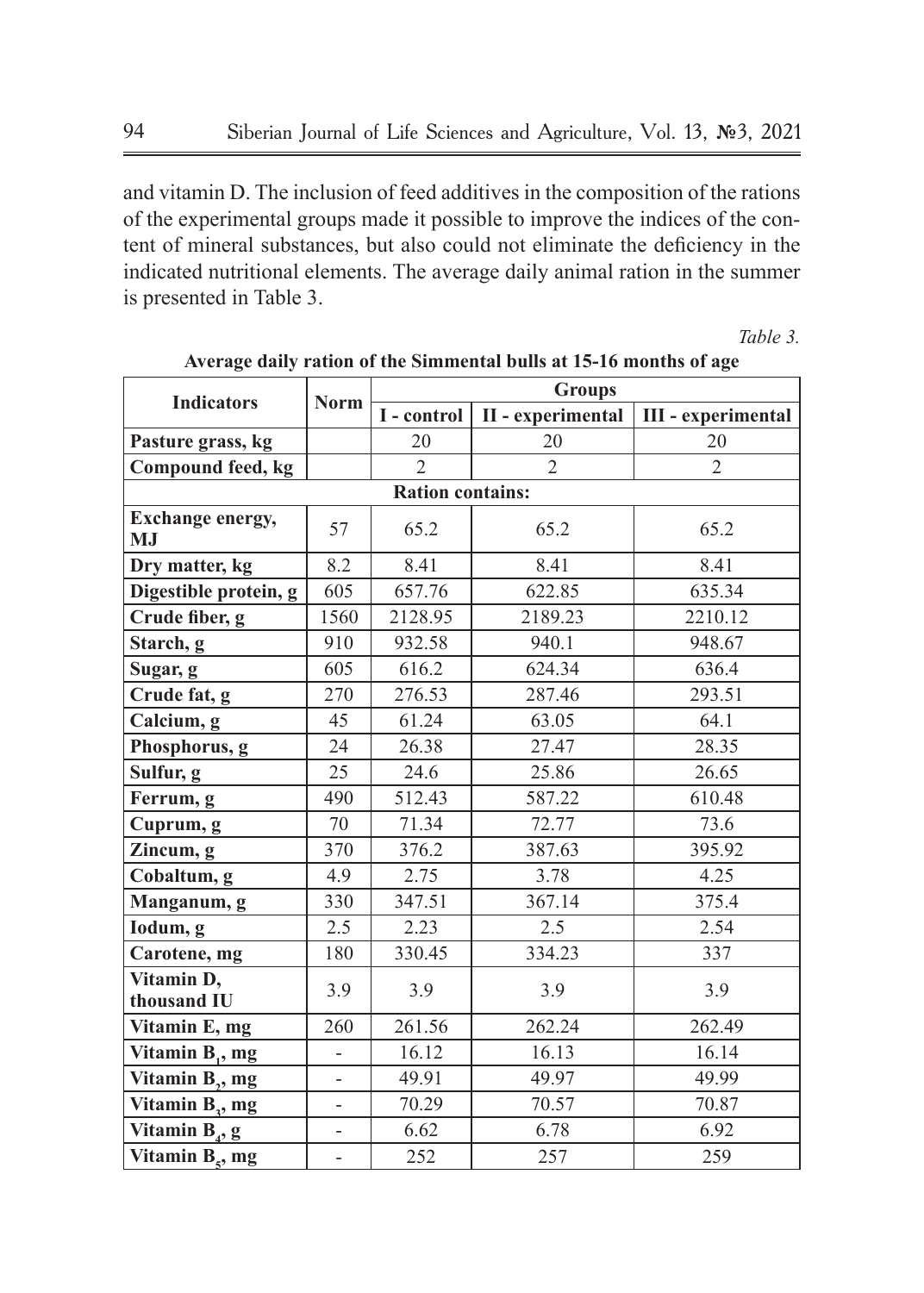Based on the above, we can conclude that in the summer, the content of the main nutrient and mineral elements in the rations of the experimental animals was normal. Feed consumption for the period of the experiment is presented in Table 4.

| <b>Indicators</b>                      | Average<br>per day, kg | Duration.<br>davs | Total. | <b>Content</b>         |                           |  |
|----------------------------------------|------------------------|-------------------|--------|------------------------|---------------------------|--|
|                                        |                        |                   | kg     | exchange<br>energy, MJ | digestible<br>protein, kg |  |
| <b>Norm</b>                            |                        |                   |        | 17155                  |                           |  |
| <b>Meadow</b> hay                      | 6                      | 245               | 1470   | 8673                   | 79.38                     |  |
| Herb haylage                           | 3                      | 120               | 360    | 1044                   | 11.16                     |  |
| Pasture grass                          | 20                     | 120               | 2400   | 5496                   | 48                        |  |
| <b>Compound feed</b>                   | 1.8                    | 365               | 657    | 6372.9                 | 52.56                     |  |
| <b>Total</b>                           |                        |                   |        | 21585.9                | 191.1                     |  |
| Protein in the ration,<br>g/EFU        |                        |                   |        |                        | 88.53                     |  |
| <b>Complies</b><br>with the norm, $\%$ |                        |                   |        | 125.83                 |                           |  |

**Feed consumption, energy and protein supply of the Simmental cattle breed ration**

Thus, an analysis of the feeding of the animals showed that the rations contain sufficient nutrients and metabolizable energy. For some trace elements in the ration cattle, there is a deficiency in their content, which is typical for a biogeochemical province.

The inclusion of experimental feed additives in the daily ration of cattle had a positive effect on metabolism, which was reflected in the live weight of the experimental groups (Table 5).

*Table 5.*

| Age, months      | <b>Groups</b>    |                     |                      |  |  |
|------------------|------------------|---------------------|----------------------|--|--|
|                  | I - control      | II - experimental   | III - experimental   |  |  |
| 6                | $149 \pm 0.89$   | $148 \pm 0.88$      | $147.3 \pm 0.99$     |  |  |
| 9                | $206 \pm 1.22$   | $207.9 \pm 0.97$    | $210.8 \pm 1.36*$    |  |  |
| 12               | $268 \pm 1.48$   | $271.4 \pm 1.13$    | $274.8 \pm 1.15*$    |  |  |
| 15               | $326.8 \pm 1.49$ | $330.5 \pm 1.43$    | $334.1 \pm 1.53$ **  |  |  |
| 18               | $381.9 \pm 1.71$ | 394.5±1.52***       | $402.8 \pm 1.34$ *** |  |  |
| Live weight gain | $232.9 \pm 2.13$ | $246.5 \pm 1.84***$ | $255.4 \pm 1.84$ *** |  |  |

**Dynamics of live weight cattle, kg (M±m, n=12)**

Note: \*P>0.95; \*\*P>0.99; \*\*\*P>0.999

*Table 4.*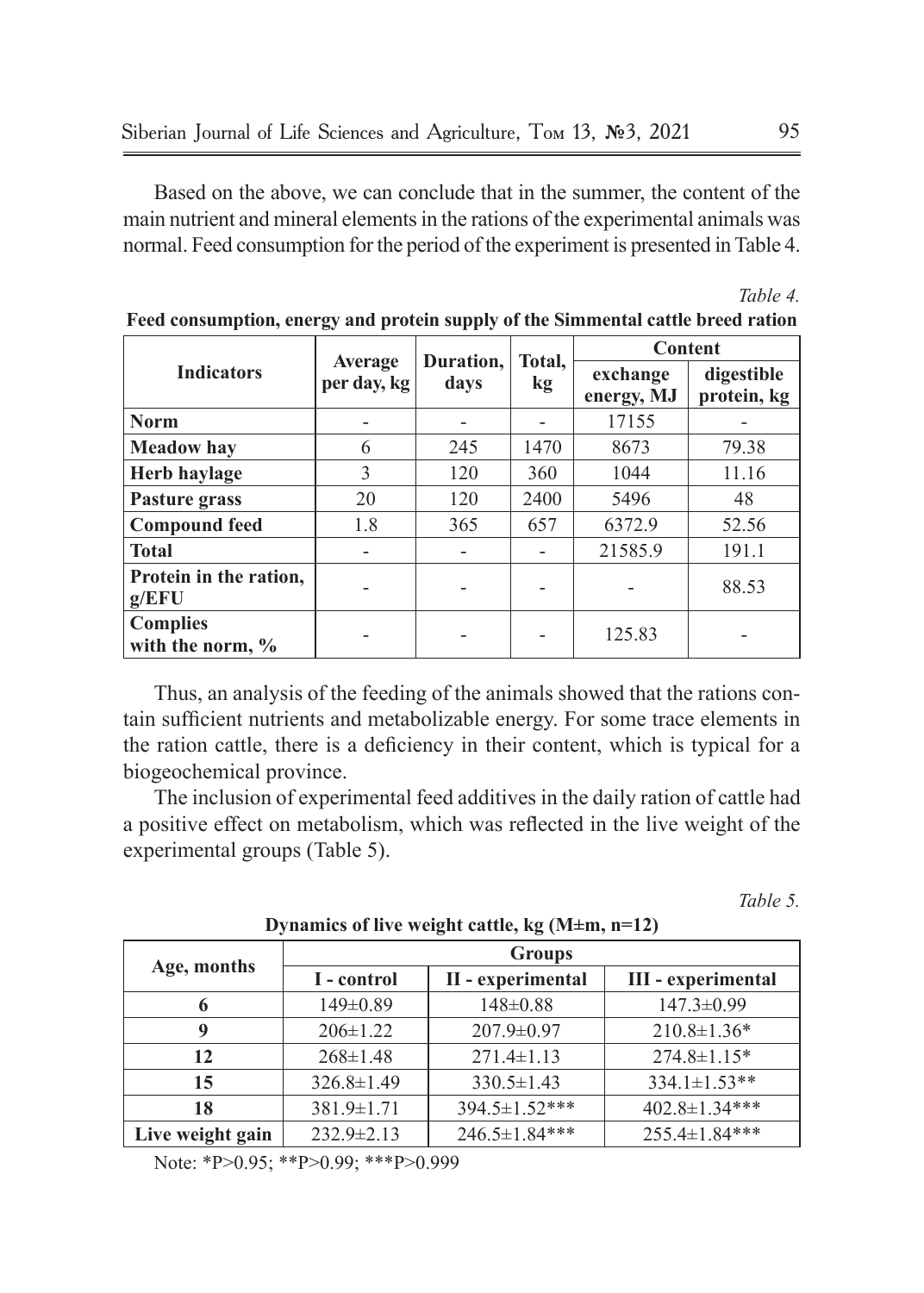At the beginning of the experiment, the average live weight in animals was 147.3-149.0 kg. The changes caused by the influence of feed additives influenced the live weight of the cattle in the experimental groups starting from the age of 9 months. At this age, the cattle of the control group conceded the animals in the experimental groups by 0.92 % and 2.33 % (P>0.95). At 12 months of age, the animals in control group were lighter than cattle in experimental groups by 1.27 % and 2.24 % (P>0.95). Upon reaching the age of 15 months, the animals of control group were inferior to those of experimental groups by 1.13 % and 2.23 % (P>0.99). At the end of the experiment, upon reaching 18 months of age, the cattle of the control group were inferior in terms of live weight to animals of experimental groups 2 and 3 by 3.30 % and 5.47 % (P>0.999).

These changes are more noticeable when studying the average daily gains of the experimental cattle Simmental breed (Table 6).

#### *Table 6.*

| Age, months    | <b>Groups</b>      |                    |                           |  |  |  |
|----------------|--------------------|--------------------|---------------------------|--|--|--|
|                | I - control        | II - experimental  | <b>III</b> - experimental |  |  |  |
| 6-9 months     | $633.33 \pm 16.18$ | $665.74 \pm 15.26$ | 705.56±22.62*             |  |  |  |
| 9-12 months    | 688.89±19.05       | $705.56 \pm 16.67$ | $711.11 \pm 19.05$        |  |  |  |
| $12-15$ months | $652.78 \pm 18.41$ | $656.48 \pm 14.5$  | $658.33 \pm 11.37$        |  |  |  |
| 15-18 months   | $612.96 \pm 23.96$ | 711.11±21.71**     | 762.96±20.12***           |  |  |  |
| For the period | $646.99 \pm 5.91$  | 684.72±5.11***     | 709.49±5.12***            |  |  |  |

**Indicators of average daily gains in live weight of cattle, g (M±m, n=12)**

Note: \*P>0.95; \*\*P>0.99; \*\*\*P>0.999

Experimental research indicates the effectiveness of the inclusion of organomineral feed additives from local raw materials in the feeding of young cattle. During the rearing cattle period of 6-9 months of age, the animal of control group recorded an average of 633.33 g of daily gain, while in experimental groups II and III this figure was 665.74 and 705.56 g per day. But at the same time, cattle from the control group were inferior to animals from experimental groups in the 9-12-month age period by 2.42 % and 3.23 %.

The superiority of animals from experimental groups over cattle in the control group is traced at 12-15 months of age and amounted to 0.57 % and 0.85 %, and at the end of the period at 15-18 months of age by 16.01 % (P $>0.99$ ) and 24.47 % (P>0.999). The period of keeping animal in control group, 646.99 g of gain per day was obtained, while in II and III experimental groups the growth rates were 684.72 and 709.49 g or comparatively more by 5.83  $\%$  and 9.66  $\%$ , respectively (P $>0.999$ ).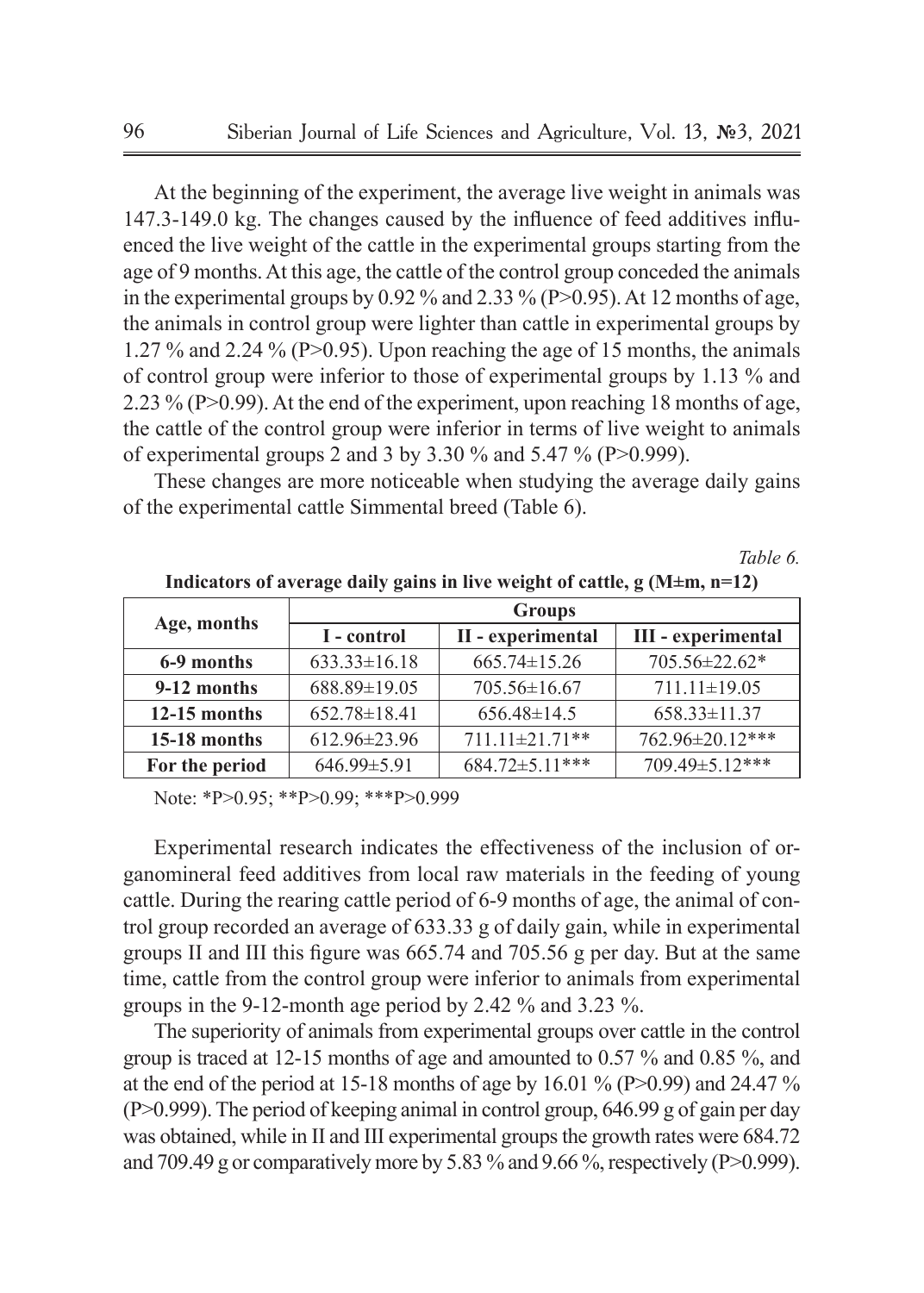In order detail the effect of experimental feed additives from local raw materials on the physiological parameters of the Simmental cattle, the biochemical composition of the blood was studied (Table 7).

*Table 7.*

|               | <b>Total</b>    | <b>Reserve</b>                     | Albumin,                     | Globulin, % |            |            | Protein         |
|---------------|-----------------|------------------------------------|------------------------------|-------------|------------|------------|-----------------|
| <b>Groups</b> | protein,<br>g/% | alkalinity,<br>% CO <sub>2</sub>   | $\frac{6}{9}$                | alpha       | beta       | gamma      | ratio           |
|               |                 | at the beginning of the experiment |                              |             |            |            |                 |
| Norm          | $7.2 - 8.6$     | 46-66                              | $30 - 50$                    | $12 - 20$   | $10 - 16$  | $25 - 40$  | $0.9 - 1.2$     |
| $\mathbf{I}$  | 7.37            | 47                                 | 44.13                        | 13.73       | 11,57      | 26,50      | $0.9 \pm 0.01$  |
| control       | $\pm 0.32$      | $\pm 0.53$                         | $\pm 0.94$                   | $\pm 0.15$  | $\pm 0.49$ | $\pm 0.68$ |                 |
| п.            | 7.3             | 46.17                              | 43.83                        | 13,67       | 11,50      | 26,77      | $0.9 \pm 0.01$  |
| experimental  | $\pm 0.36$      | $\pm 1.3$                          | $\pm 1.1$                    | $\pm 0.22$  | $\pm 0.59$ | $\pm 0.61$ |                 |
| ш-            | 7.27            | 46.07                              | 43.73                        | 13,50       | 11,50      | 26,80      | $0.90 \pm 0.01$ |
| experimental  | $\pm 0.23$      | $\pm 1.1$                          | $\pm 0.76$                   | $\pm 0,06$  | $\pm 0,25$ | $\pm 0.38$ |                 |
|               |                 |                                    | at the end of the experiment |             |            |            |                 |
| $\mathbf{I}$  | 7.5             | 48                                 | 46.1                         | 14,03       | 11,80      | 26,07      | 0.91            |
| control       | $\pm 0.25$      | $\pm 0.4$                          | $\pm 1.07$                   | $\pm 0.41$  | $\pm 0.85$ | $\pm 0.72$ | $\pm 0.04$      |
| п.            | 7.97            | 48.07                              | 48.5                         | 14,60       | 12,53      | 27,40      | 0.91            |
| experimental  | $\pm 0.39$      | $\pm 0.35$                         | $\pm 0.47$                   | $\pm 0.90$  | $\pm 0.49$ | $\pm 0.62$ | $\pm 0.03$      |
| ш-            | 8.23            | 48.83                              | 50.03                        | 15,13       | 12,40      | 27,73      | 0.92            |
| experimental  | $\pm 0.2$       | $\pm 0.84$                         | $\pm 1.24$                   | $\pm 0.12$  | $\pm 0.59$ | $\pm 0.23$ | $\pm 0.03$      |

**Animal blood biochemical composition, (M±m)**

The study of the blood composition of animals showed that the inclusion of feed additives from sapropel, zeolite hongurin and Kempendyai salt did not have a negative effect on physiology of animals. This is confirmed by the fact that the data of blood parameters cattle were within the established norms. We note that there is an increase in the level of total protein and its individual blood fractions in the experimental groups consuming feed additives, which indicates a more intensive metabolism, tissue respiration of the body and better growth of animals.

#### **Conclusion**

The use of organomineral feed additives contributed to the enrichment of the rations of young cattle and contributed to their more intensive growth. At the end of the study, the livestock of the experimental groups were heavier than the control group by  $3.3\%$  and  $5.47\%$  (P $>0.999$ ).

These changes are more noticeable in average daily body weight gains cattle characterizing the growth rate. Young cattle from experimental groups in all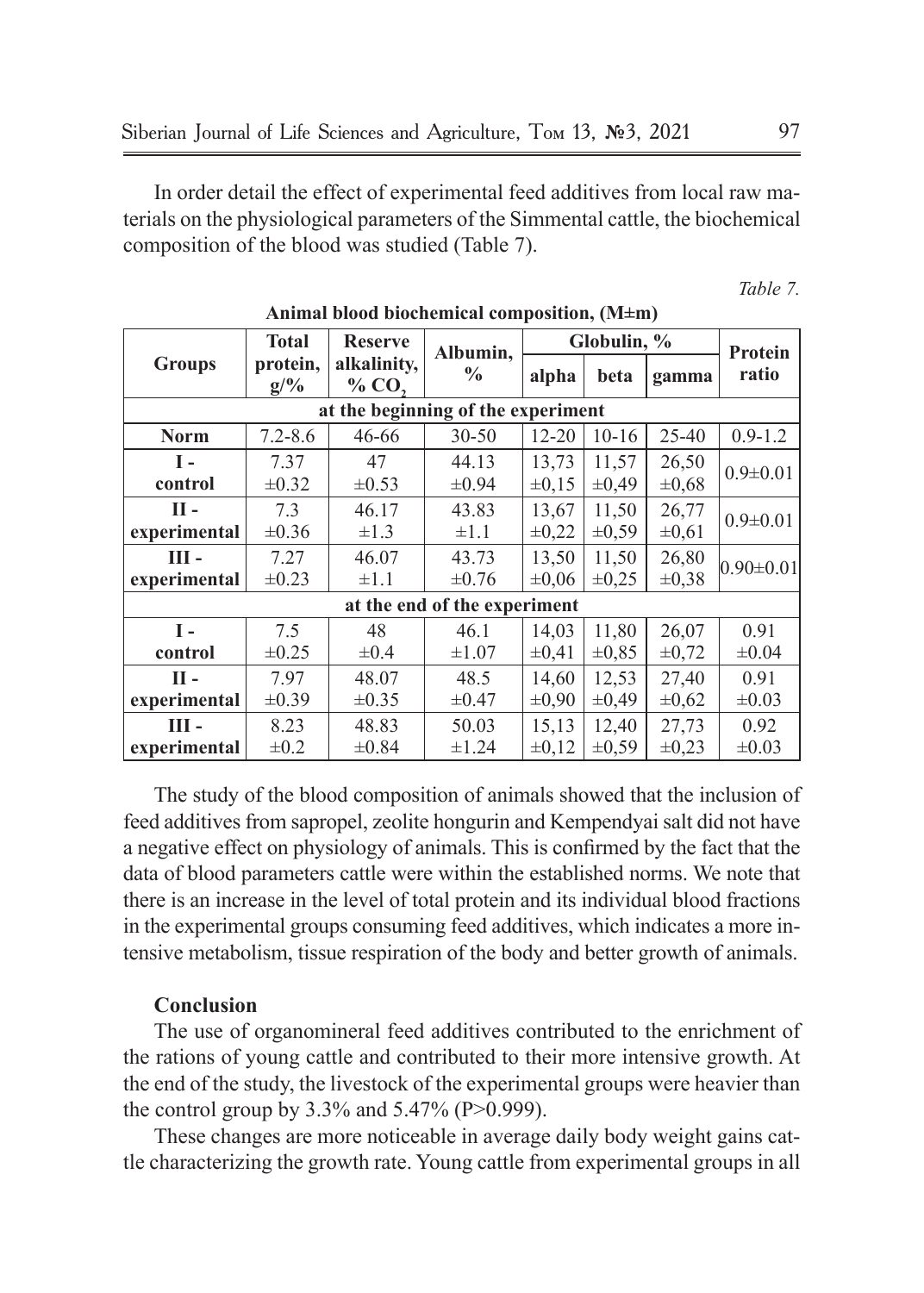periods of rearing exceeded the control group: 9-12 months of age by 2.42% and 3.23%, at 12-15 months of age by 0.57% and 0.85%, at 15-18 months of age by 16.01% (P>0.99) and 24.47% (P>0.999).

The analysis of the biochemical composition of blood cattle also did not establish significant changes, all indicators were within the established norms, which indicates the harmlessness of feed additives. Therefore, the use of organomineral feed additives from sapropel and zeolite hongurin & Kempendyai salt in feeding young cattle in Yakutia.

### *References*

- 1. Dawood M.A., Koshio S., Esteban M.A. Beneficial roles of feed additives as immunostimulants in aquaculture: a review. *Reviews in Aquaculture*, 2018, vol. 10, no. 4, pp. 950-974. http://dx.doi.org/10.1111/raq.12209
- 2. Kwiatkowska K., Winiarska-Mieczan A., Kwiecień M. Feed additives regulating calcium homeostasis in the bones of poultry-a review. *Annals of Animal Science*, 2017, vol. 17, no. 2, pp. 303-305. http://dx.doi.org/10.1515/aoas-2016-0031
- 3. Świątkiewicz S., Arczewska-Włosek A., Szczurek W., Calik J., Krawczyk J., Józefiak D. The influence of selected feed additives on mineral utilisation and bone characteristics in laying hens. *Annals of Animal Science*, 2018, vol. 18, no. 3, pp. 781. http://dx.doi.org/10.2478/aoas-2018-0017
- 4. Salem H.B., Smith T. Feeding strategies to increase small ruminant production in dry environments. *Small ruminant research*, 2008, vol. 77, no. 2-3, pp. 174- 194. http://dx.doi.org/10.1016/j.smallrumres.2008.03.008
- 5. Abdelnour S.A., El-Hack M.E.A., Swelum A.A., Perillo A., Losacco C. The vital roles of boron in animal health and production: A comprehensive review. *Journal of Trace Elements in Medicine and Biology*, 2018, vol. 50, pp. 296-304. https://doi.org/10.1016/j.jtemb.2018.07.018
- 6. Pino F., Urrutia N.L., Gelsinger S.L., Gehman A.M., Heinrichs A.J. Long-term effect of organic trace minerals on growth, reproductive performance, and first lactation in dairy heifers. *The Professional Animal Scientist*, 2018, vol. 34, no. 1, pp. 51-58. http://dx.doi.org/10.15232/pas.2017-01680
- 7. Vila-Donat P., Marín S., Sanchis V., Ramos A.J. A review of the mycotoxin adsorbing agents, with an emphasis on their multi-binding capacity, for animal feed decontamination. *Food and Chemical Toxicology*, 2018, vol. 114, pp. 246- 259. https://doi.org/10.1016/j.fct.2018.02.044
- 8. Marin M.P., Pogurschi E.N., Marin I., Nicolae C.G. Influence of Natural Zeolites Supplemented with Inorganic Selenium on the Productive Performance of Dairy Cows. *Pakistan journal of zoology*, 2020, vol. 52, no. 2, pp. 775-779. http://dx.doi.org/10.17582/journal.pjz/20190829190816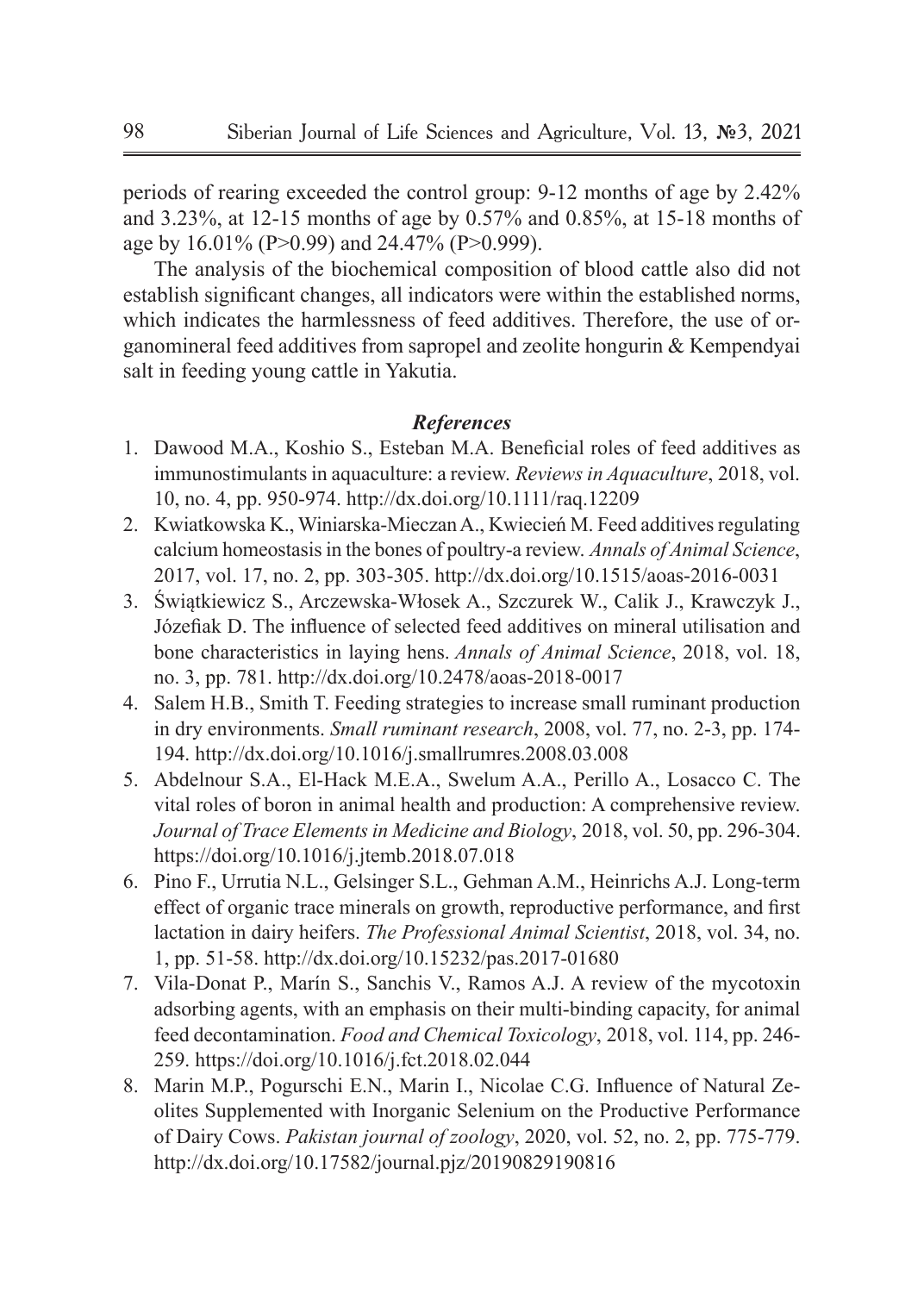- 9. Khachlouf K., Hamed H., Gdoura R., Gargouri A. Effects of zeolite supplementation on dairy cow production and ruminal parameters–a review. *Annals of Animal Science*, 2018, vol. 18, no. 4, pp. 857-877. http://dx.doi.org/10.2478/ aoas-2018-0025
- 10. Dragotoiu D., Marin M., Pogurschi E., Dragotoiu T. The efficiency of using zeolites in dairy farms. *International Multidisciplinary Scientific GeoConference: SGEM*, 2017, vol. 17, pp. 1129-1136. https://doi.org/10.5593/sgem2017/61/S25.147
- 11. Kolodeznikov K.E. *Poleznye iskopaemye Suntarskogo rayona i perspektivy ikh promyshlennogo osvoeniya* [Mineral resources of the Suntarsky district and the prospects for their industrial development]. Yakutsk, 2004. 143 p.
- 12. Beloborodenko T., Beloborodenko M., Beloborodenko A. Sapropel' i ekologicheski bezopasnye tekhnologii v profilaktike besplodiya korov [Sapropel and ecologically safe technologies in the prevention of cows's infertility]. *Veterinariya sel'skokhozyaystvennykh zhivotnykh*, 2018, no. 7, pp. 46-52. https://vestnik-hss. kemsu.ru/ru/storage/view/18947
- 13. Grigorev M.F., Sidorov A.A., Grigoreva A.I. and Sysolyatina V.V. Studying the metabolism of horses when feeding them zeolite-sapropel feed additives in the conditions of Yakutia. *IOP Conference Series: Earth and Environmental Science*, Vol. 548, 2020, 042008. https://doi.org/10.1088/1755-1315/548/4/042008
- 14. Chernogradskaya N.M., Grigorev M.F., Grigoreva A.I. and Stepanova S.I. The effect of non-traditional feed additives on the metabolism of young pigs in Yakutia. *IOP Conference Series: Earth and Environmental Science*, vol. 548, 2020, 022010. https://doi.org/10.1088/1755-1315/548/2/022010
- 15. Chernogradskaya N.M., Grigorev M.F., Grigoreva A.I., Tatarinova Z.G. Digestibility and Metabolism of Young Cattle in Yakutia after Inclusion of Non-Conventional Feed Additives in their Diet. *Proceedings of IV International Scientific and Practical Conference "Modern S&T Equipments and Problems in Agriculture"*. Kemerovo (Russia), June 25, 2020. 2020. pp. 64-73. https://doi. org/10.32743/kuz.mepa.2020.64-73
- 16. Kalashnikov A.P., Fisinin V.I., Shcheglov V.V., Kleimenov N.I. *Normy i ratsiony kormleniya sel'skokhozyaystvennykh zhivotnykh. Spravochnoe posobie* [Rates and rations for feeding farm animals]. Moscow: Russian Agricultural Academy, 2003. 456 p.

### *Список литературы*

1. Dawood M.A., Koshio S., Esteban M.A. Beneficial roles of feed additives as immunostimulants in aquaculture: a review // Reviews in Aquaculture, 2018, vol. 10, no. 4, pp. 950-974. http://dx.doi.org/10.1111/raq.12209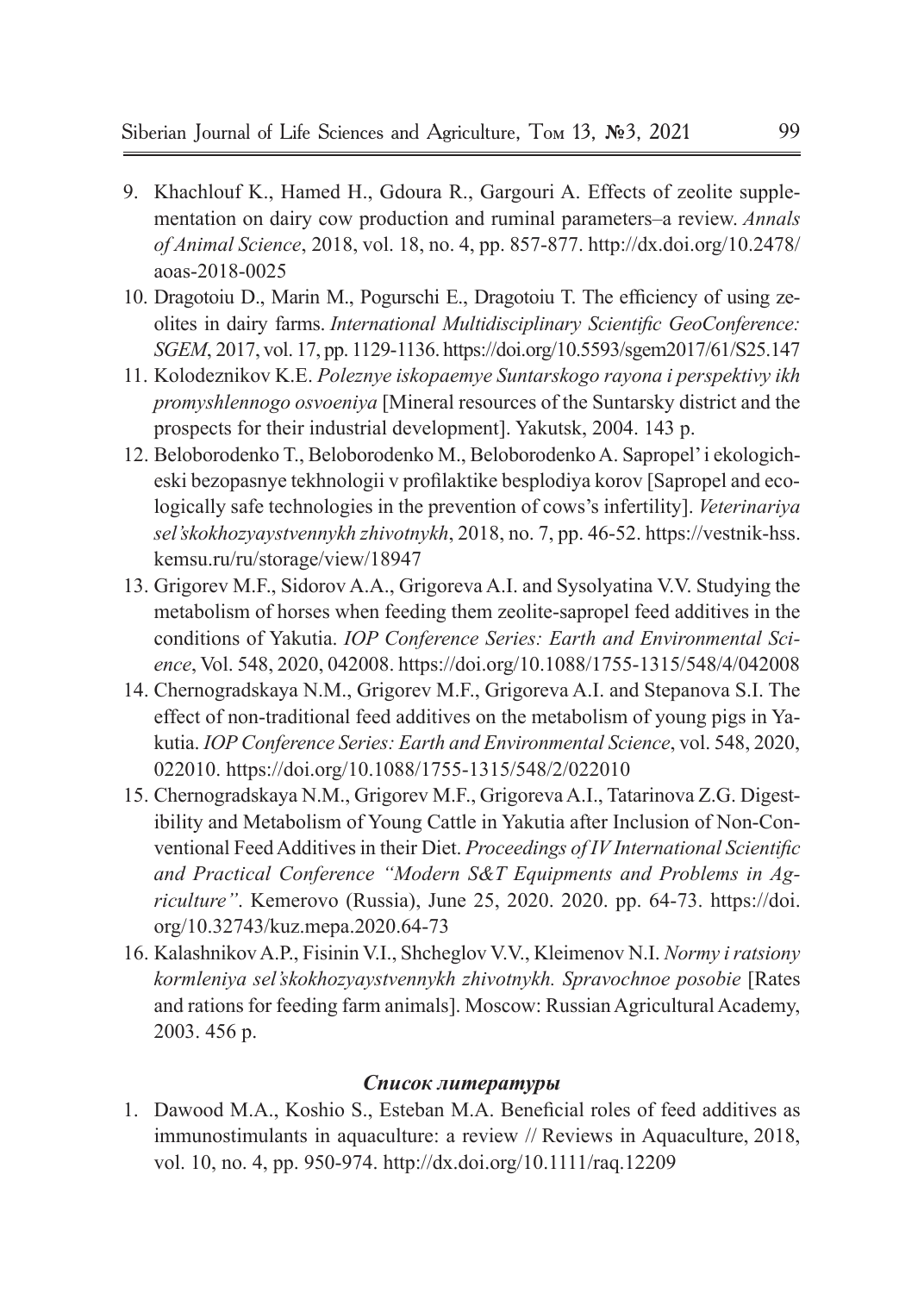- 2. Kwiatkowska K., Winiarska-Mieczan A., Kwiecień M. Feed additives regulating calcium homeostasis in the bones of poultry-a review // Annals of Animal Science, 2017, vol. 17, no. 2, pp. 303-305. http://dx.doi.org/10.1515/aoas-2016-0031
- 3. Świątkiewicz S., Arczewska-Włosek A., Szczurek W., Calik J., Krawczyk J., Józefiak D. The influence of selected feed additives on mineral utilisation and bone characteristics in laying hens // Annals of Animal Science, 2018, vol. 18, no. 3, pp. 781. http://dx.doi.org/10.2478/aoas-2018-0017
- 4. Salem H.B., Smith T. Feeding strategies to increase small ruminant production in dry environments // Small ruminant research, 2008, vol. 77, no. 2-3, pp. 174- 194. http://dx.doi.org/10.1016/j.smallrumres.2008.03.008
- 5. Abdelnour S.A., El-Hack M.E.A., Swelum A.A., Perillo A., Losacco C. The vital roles of boron in animal health and production: A comprehensive review // Journal of Trace Elements in Medicine and Biology, 2018, vol. 50, pp. 296- 304. https://doi.org/10.1016/j.jtemb.2018.07.018
- 6. Pino F., Urrutia N.L., Gelsinger S.L., Gehman A.M., Heinrichs A.J. Long-term effect of organic trace minerals on growth, reproductive performance, and first lactation in dairy heifers // The Professional Animal Scientist, 2018, vol. 34, no. 1, pp. 51-58. http://dx.doi.org/10.15232/pas.2017-01680
- 7. Vila-Donat P., Marín S., Sanchis V., Ramos A.J. A review of the mycotoxin adsorbing agents, with an emphasis on their multi-binding capacity, for animal feed decontamination // Food and Chemical Toxicology, 2018, vol. 114, pp. 246-259. https://doi.org/10.1016/j.fct.2018.02.044
- 8. Marin M.P., Pogurschi E.N., Marin I., Nicolae C.G. Influence of Natural Zeolites Supplemented with Inorganic Selenium on the Productive Performance of Dairy Cows // Pakistan journal of zoology, 2020, vol. 52, no. 2, pp. 775-779. http://dx.doi.org/10.17582/journal.pjz/20190829190816
- 9. Khachlouf K., Hamed H., Gdoura R., Gargouri A. Effects of zeolite supplementation on dairy cow production and ruminal parameters–a review // Annals of Animal Science, 2018, vol. 18, no. 4, pp. 857-877. http://dx.doi.org/10.2478/aoas-2018-0025
- 10. Dragotoiu D., Marin M., Pogurschi E., Dragotoiu T. The efficiency of using zeolites in dairy farms // International Multidisciplinary Scientific GeoConference: SGEM, 2017, vol. 17, pp. 1129-1136. https://doi.org/10.5593/sgem2017/61/S25.147
- 11. Колодезников К.Е. Полезные ископаемые Сунтарского района и перспективы их промышленного освоения. Якутск, 2004. 143 с.
- 12. Белобороденко Т. Сапропель и экологически безопасные технологии в профилактике бесплодия коров / Т. Белобороденко, М. Белобороденко, А. Белобороденко // Ветеринария сельскохозяйственных животных. 2018. № 7. С. 46-52. https://vestnik-hss.kemsu.ru/ru/storage/view/18947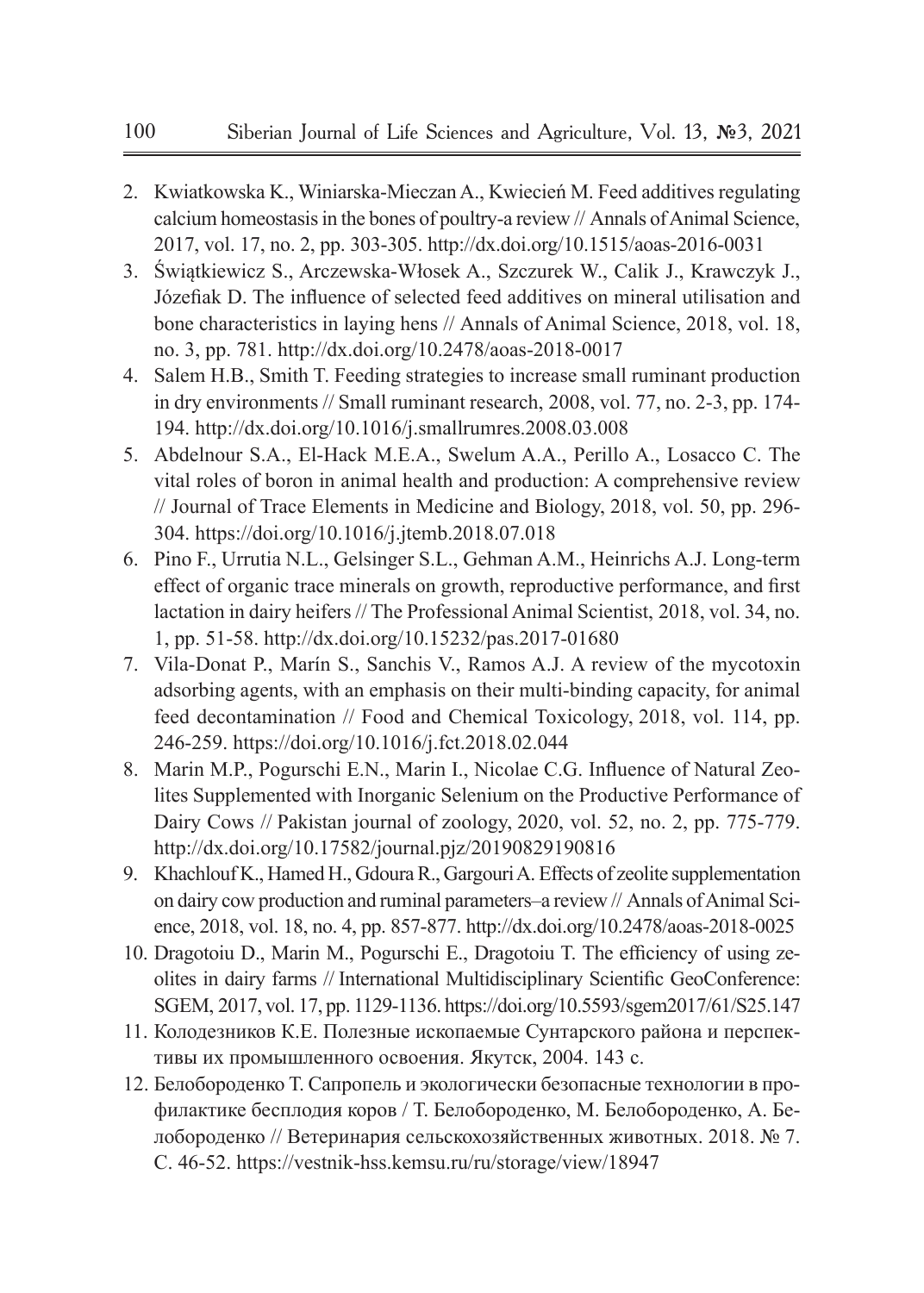- 13. Grigorev M.F., Sidorov A.A., Grigoreva A.I. and Sysolyatina V.V. Studying the metabolism of horses when feeding them zeolite-sapropel feed additives in the conditions of Yakutia. IOP Conference Series: Earth and Environmental Science, Vol. 548, 2020, 042008. https://doi.org/10.1088/1755-1315/548/4/042008
- 14. Chernogradskaya N.M., Grigorev M.F., Grigoreva A.I. and Stepanova S.I. The effect of non-traditional feed additives on the metabolism of young pigs in Yakutia // IOP Conference Series: Earth and Environmental Science, vol. 548, 2020, 022010. https://doi.org/10.1088/1755-1315/548/2/022010
- 15. Chernogradskaya N.M., Grigorev M.F., Grigoreva A.I., Tatarinova Z.G. Digestibility and Metabolism of Young Cattle in Yakutia after Inclusion of Non-Conventional Feed Additives in their Diet // Proceedings of IV International Scientific and Practical Conference "Modern S&T Equipments and Problems in Agriculture". Kemerovo (Russia), June 25, 2020. 2020, pp. 64-73. https://doi.org/10.32743/kuz.mepa.2020.64-73
- 16. Калашников А.П. Нормы и рационы кормления сельскохозяйственных животных. Справочное пособие. 3-е издание переработанное и дополненное / Под ред. А.П. Калашникова, В.И. Фисинина, В.В. Щеглова, Н.И. Клейменова. М.: Россельхозакадемия. 2003. 456 с.

## **DATA ABOUT THE AUTHORS**

**Mikhail F. Grigorev,** Associate Professor of the Department of General Zootechnics, Faculty of Agricultural Technology

*Arctic State Agrotechnological University*

*3, Sergelyakhskoe Str., Yakutsk, Republic of Sakha (Yakutia), 677007, Russian Federation grig\_mf@mail.ru ORCID: 0000-0002-5910-9268*

**Alexandra I. Grigoreva,** Senior lecturer of the Department of Higher Mathematics *North-Eastern Federal University named after M.K. Ammosov 48, Kulakovsky Str., Yakutsk, Republic of Sakha (Yakutia), 677013, Russian Federation shadrina\_ai@mail.ru ORCID: 0000-0002-5968-2400*

**Andrey A. Sidorov,** Senior Lecturer of Department of Food Technologies and Food Industry, Faculty of Agricultural Technology *Arctic State Agrotechnological University 3, Sergelyakhskoe Str., Yakutsk, Republic of Sakha (Yakutia), 677007, Russian Federation grig\_mf@mail.ru*